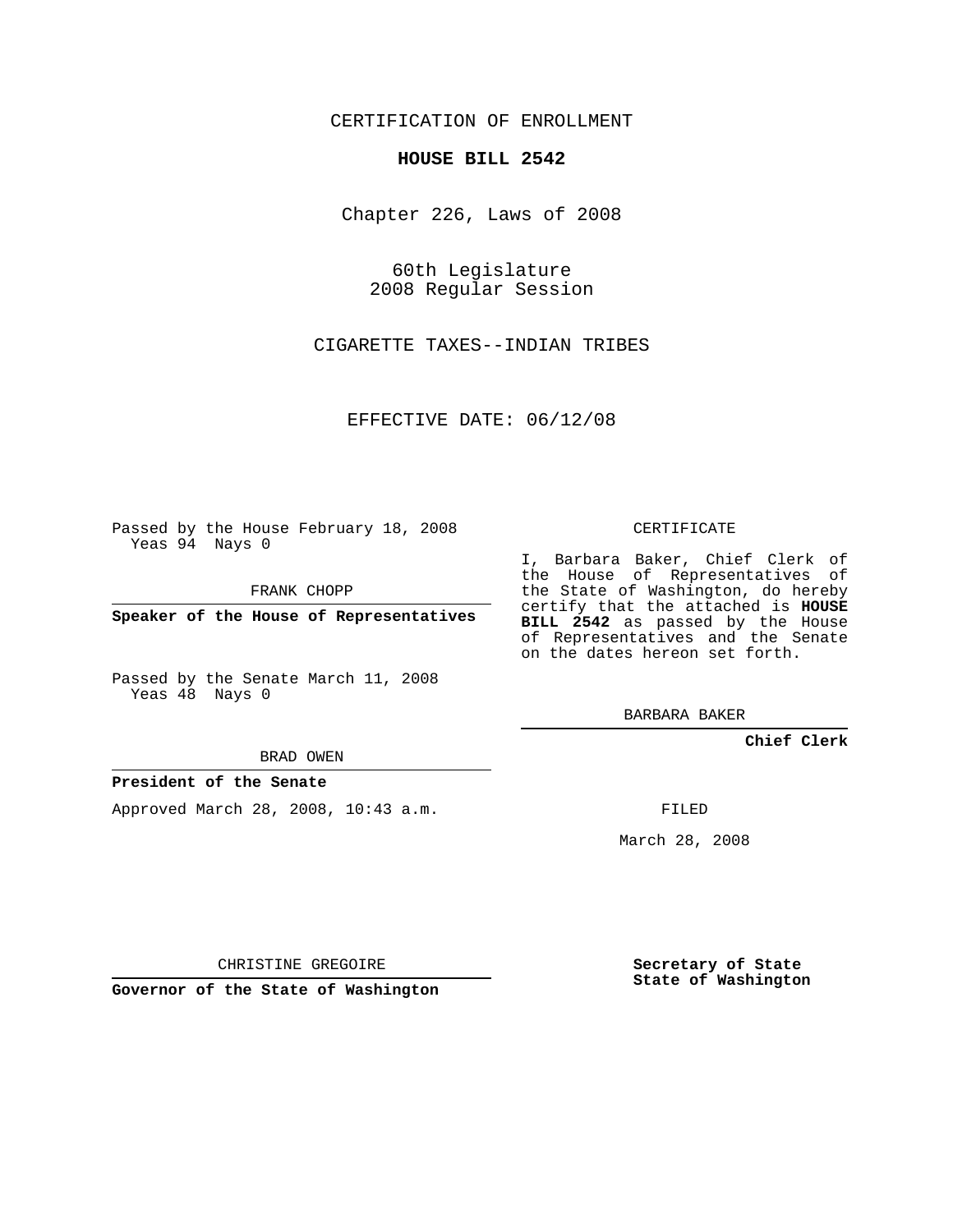## **HOUSE BILL 2542** \_\_\_\_\_\_\_\_\_\_\_\_\_\_\_\_\_\_\_\_\_\_\_\_\_\_\_\_\_\_\_\_\_\_\_\_\_\_\_\_\_\_\_\_\_

\_\_\_\_\_\_\_\_\_\_\_\_\_\_\_\_\_\_\_\_\_\_\_\_\_\_\_\_\_\_\_\_\_\_\_\_\_\_\_\_\_\_\_\_\_

Passed Legislature - 2008 Regular Session

**State of Washington 60th Legislature 2008 Regular Session**

**By** Representative Ericks; by request of Department of Revenue

Prefiled 01/08/08. Read first time 01/14/08. Referred to Committee on Finance.

 AN ACT Relating to enforcement of cigarette taxes through regulation of stamped and unstamped cigarettes; amending RCW 82.24.080, 82.24.020, 82.24.110, and 82.24.250; creating a new section; and prescribing penalties.

BE IT ENACTED BY THE LEGISLATURE OF THE STATE OF WASHINGTON:

 NEW SECTION. **Sec. 1.** The legislature finds that under Article III of the treaty with the Yakamas of 1855, members of the Yakama Nation have the right to travel upon all public highways. It is the legislature's intent to honor the treaty rights of the Yakama Nation, while protecting the state's interest in collecting and enforcing its cigarette taxes.

 **Sec. 2.** RCW 82.24.080 and 1995 c 278 s 5 are each amended to read as follows:

 (1) It is the intent and purpose of this chapter to levy a tax on all of the articles taxed under this chapter, sold, used, consumed, handled, possessed, or distributed within this state and to collect the tax from the person who first sells, uses, consumes, handles, possesses (either physically or constructively, in accordance with RCW 82.24.020)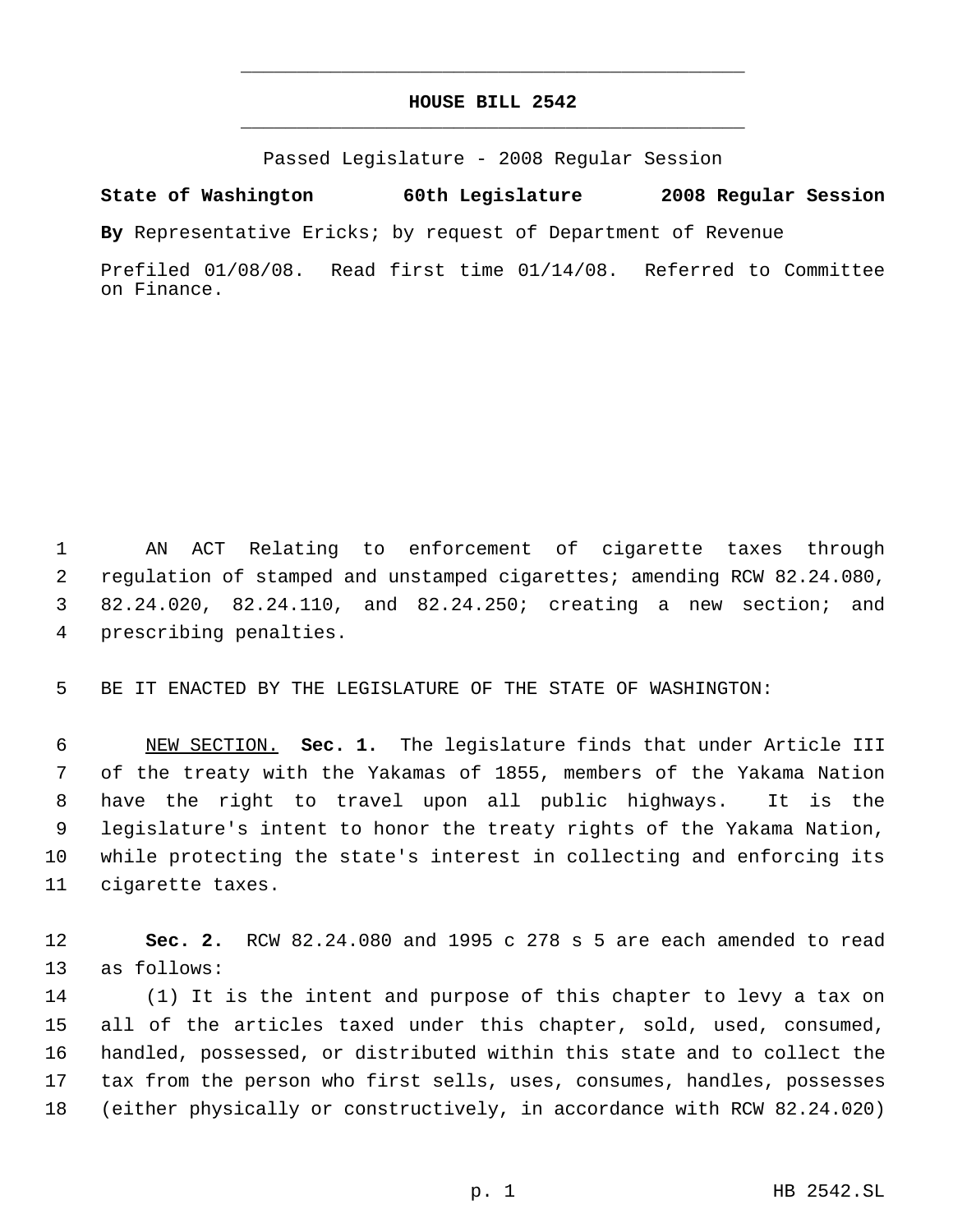or distributes them in the state. It is further the intent and purpose of this chapter that whenever any of the articles taxed under this chapter is given away for advertising or any other purpose, it shall be taxed in the same manner as if it were sold, used, consumed, handled, possessed, or distributed in this state.

 (2) It is also the intent and purpose of this chapter that the tax shall be imposed at the time and place of the first taxable event and upon the first taxable person within this state. Any person whose activities would otherwise require payment of the tax imposed by subsection (1) of this section but who is exempt from the tax nevertheless has a precollection obligation for the tax that must be imposed on the first taxable event within this state. A precollection obligation may not be imposed upon a person exempt from the tax who sells, distributes, or transfers possession of cigarettes to another person who, by law, is exempt from the tax imposed by this chapter or upon whom the obligation for collection of the tax may not be imposed. Failure to pay the tax with respect to a taxable event shall not prevent tax liability from arising by reason of a subsequent taxable event.

 (3) In the event of an increase in the rate of the tax imposed under this chapter, it is the intent of the legislature that the first person who sells, uses, consumes, handles, possesses, or distributes previously taxed articles after the effective date of the rate increase shall be liable for the additional tax, or its precollection obligation as required by this chapter, represented by the rate increase. The failure to pay the additional tax with respect to the first taxable event after the effective date of a rate increase shall not prevent tax liability for the additional tax from arising from a subsequent taxable event.

 (4) It is the intent of the legislature that, in the absence of a cigarette tax contract or agreement under chapter 43.06 RCW, applicable taxes imposed by this chapter be collected on cigarettes sold by an Indian tribal organization to any person who is not an enrolled member of the federally recognized Indian tribe within whose jurisdiction the 35 sale takes place consistent with collection of these taxes generally within the state. The legislature finds that applicable collection and enforcement measures under this chapter are reasonably necessary to prevent fraudulent transactions and place a minimal burden on the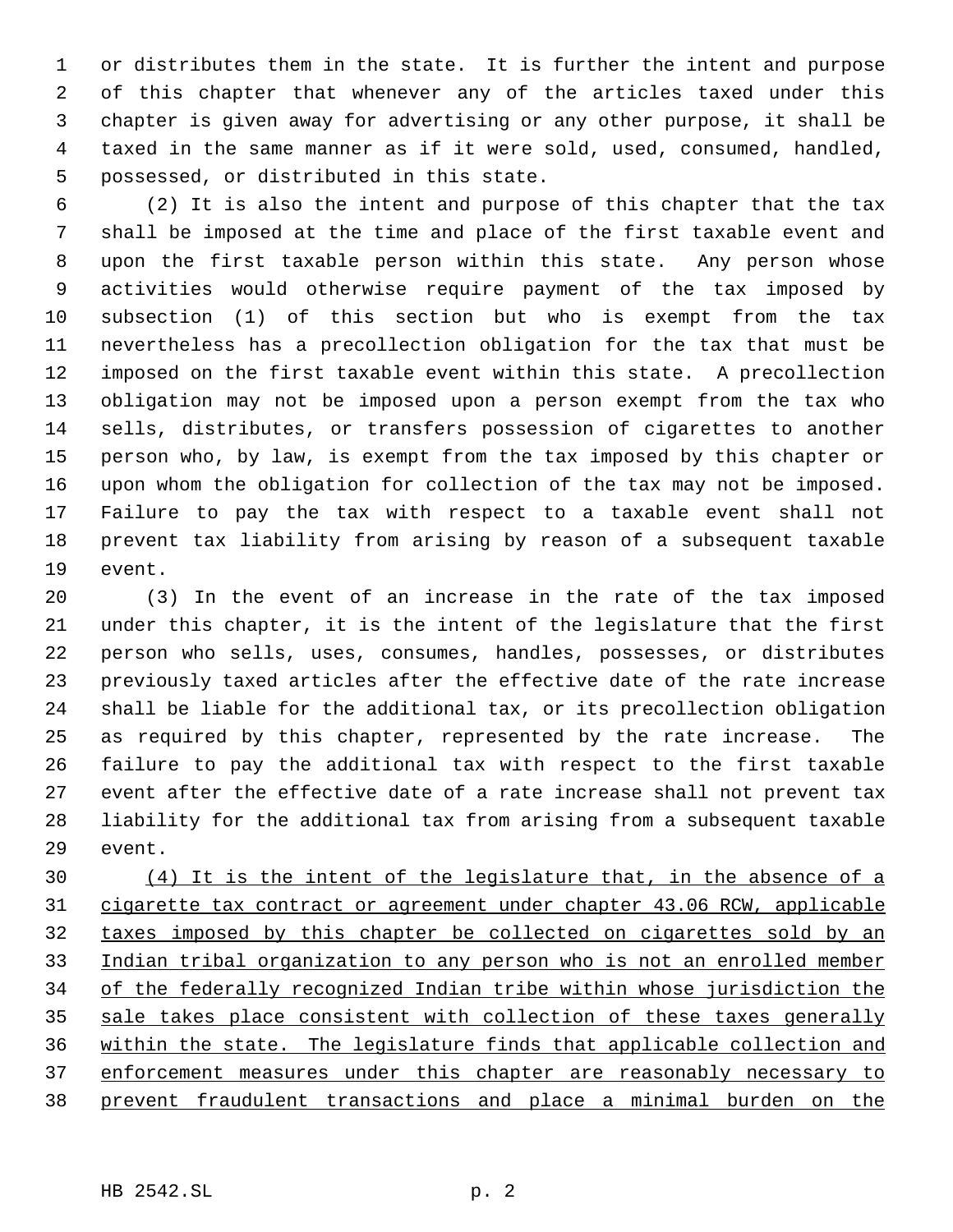1 Indian tribal organization, pursuant to the United States supreme

court's decision in *Washington v. Confederated Tribes of the Colville*

*Indian Reservation*, 447 U.S. 134 (1980).

 **Sec. 3.** RCW 82.24.020 and 2003 c 114 s 1 are each amended to read as follows:

 (1) There is levied and there shall be collected as provided in this chapter, a tax upon the sale, use, consumption, handling, possession or distribution of all cigarettes, in an amount equal to the rate of eleven and one-half mills per cigarette.

 (2) An additional tax is imposed upon the sale, use, consumption, handling, possession, or distribution of all cigarettes, in an amount equal to the rate of five and one-fourth mills per cigarette. All revenues collected during any month from this additional tax shall be deposited in the violence reduction and drug enforcement account under RCW 69.50.520 by the twenty-fifth day of the following month.

 (3) An additional tax is imposed upon the sale, use, consumption, handling, possession, or distribution of all cigarettes, in an amount equal to the rate of ten mills per cigarette through June 30, 1994, eleven and one-fourth mills per cigarette for the period July 1, 1994, through June 30, 1995, twenty mills per cigarette for the period July 1, 1995, through June 30, 1996, and twenty and one-half mills per cigarette thereafter. All revenues collected during any month from this additional tax shall be deposited in the health services account created under RCW 43.72.900 by the twenty-fifth day of the following month.

 (4) Wholesalers subject to the payment of this tax may, if they wish, absorb one-half mill per cigarette of the tax and not pass it on to purchasers without being in violation of this section or any other act relating to the sale or taxation of cigarettes.

 (5) For purposes of this chapter, "possession" shall mean both (a) physical possession by the purchaser and, (b) when cigarettes are being transported to or held for the purchaser or his or her designee by a person other than the purchaser, constructive possession by the purchaser or his or her designee, which constructive possession shall be deemed to occur at the location of the cigarettes being so transported or held.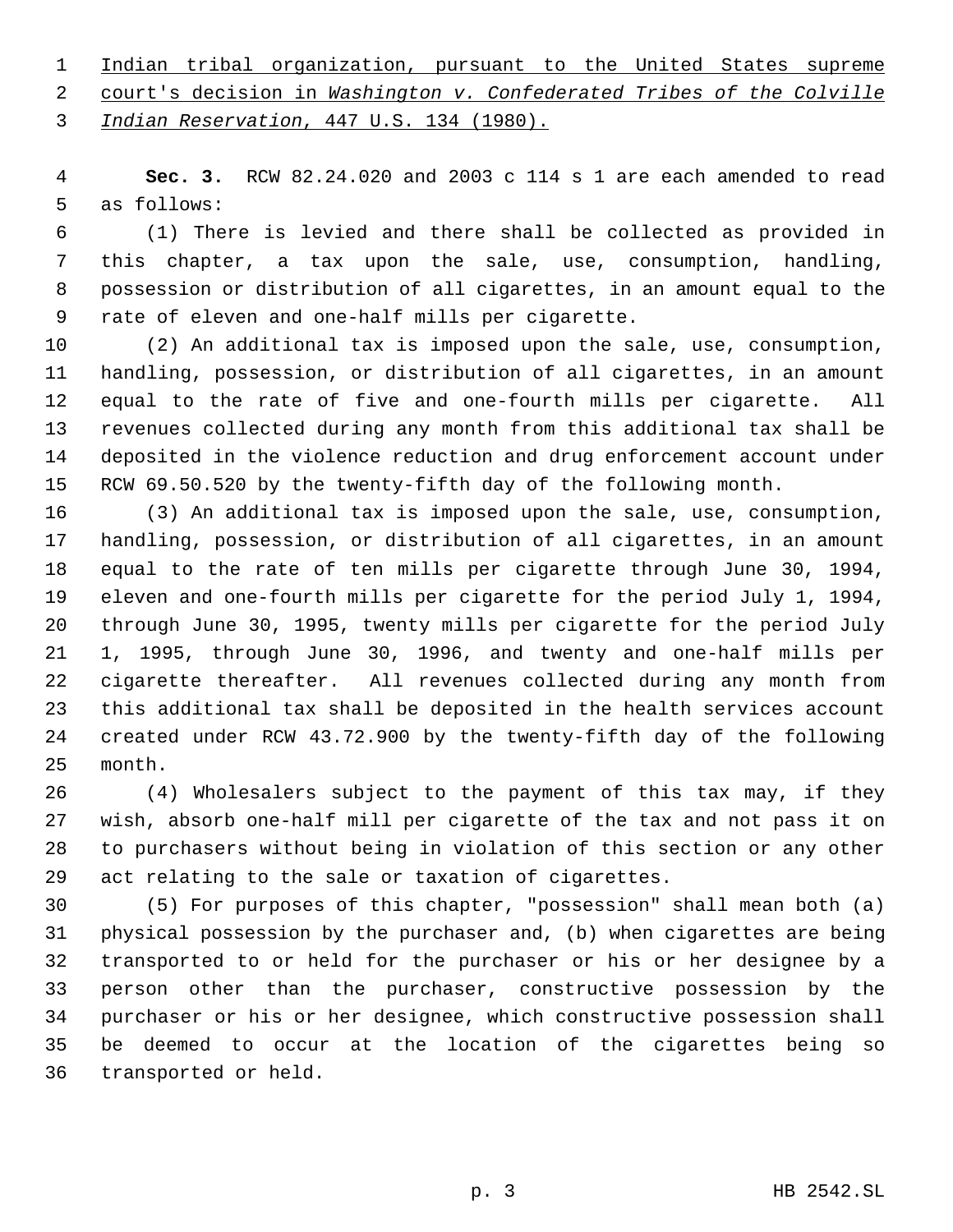(6) In accordance with federal law and rules prescribed by the department, an enrolled member of a federally recognized Indian tribe may purchase cigarettes from an Indian tribal organization under the jurisdiction of the member's tribe for the member's own use exempt from 5 the applicable taxes imposed by this chapter. Except as provided in subsection (7) of this section, any person, who purchases cigarettes from an Indian tribal organization and who is not an enrolled member of the federally recognized Indian tribe within whose jurisdiction the 9 sale takes place, is not exempt from the applicable taxes imposed by this chapter. (7) If the state enters into a cigarette tax contract or agreement with a federally recognized Indian tribe under chapter 43.06 RCW, the 13 terms of the contract or agreement shall take precedence over any conflicting provisions of this chapter while the contract or agreement 15 is in effect. **Sec. 4.** RCW 82.24.110 and 2003 c 114 s 5 are each amended to read as follows: (1) Each of the following acts is a gross misdemeanor and punishable as such: (a) To sell, except as a licensed wholesaler engaged in interstate commerce as to the article being taxed herein, without the stamp first being affixed; (b) To sell in Washington as a wholesaler to a retailer who does not possess and is required to possess a current cigarette retailer's license; (c) To use or have in possession knowingly or intentionally any forged or counterfeit stamps; (d) For any person other than the department of revenue or its duly authorized agent to sell any stamps not affixed to any of the articles taxed herein whether such stamps are genuine or counterfeit; (e) For any person other than the department of revenue, its duly authorized agent, or a licensed wholesaler who has lawfully purchased or obtained them to possess any stamps not affixed to any of the 34 articles taxed herein whether such stamps are genuine or counterfeit; (f) To violate any of the provisions of this chapter; 36 ( $(\overline{f})$ ) (g) To violate any lawful rule made and published by the department of revenue or the board;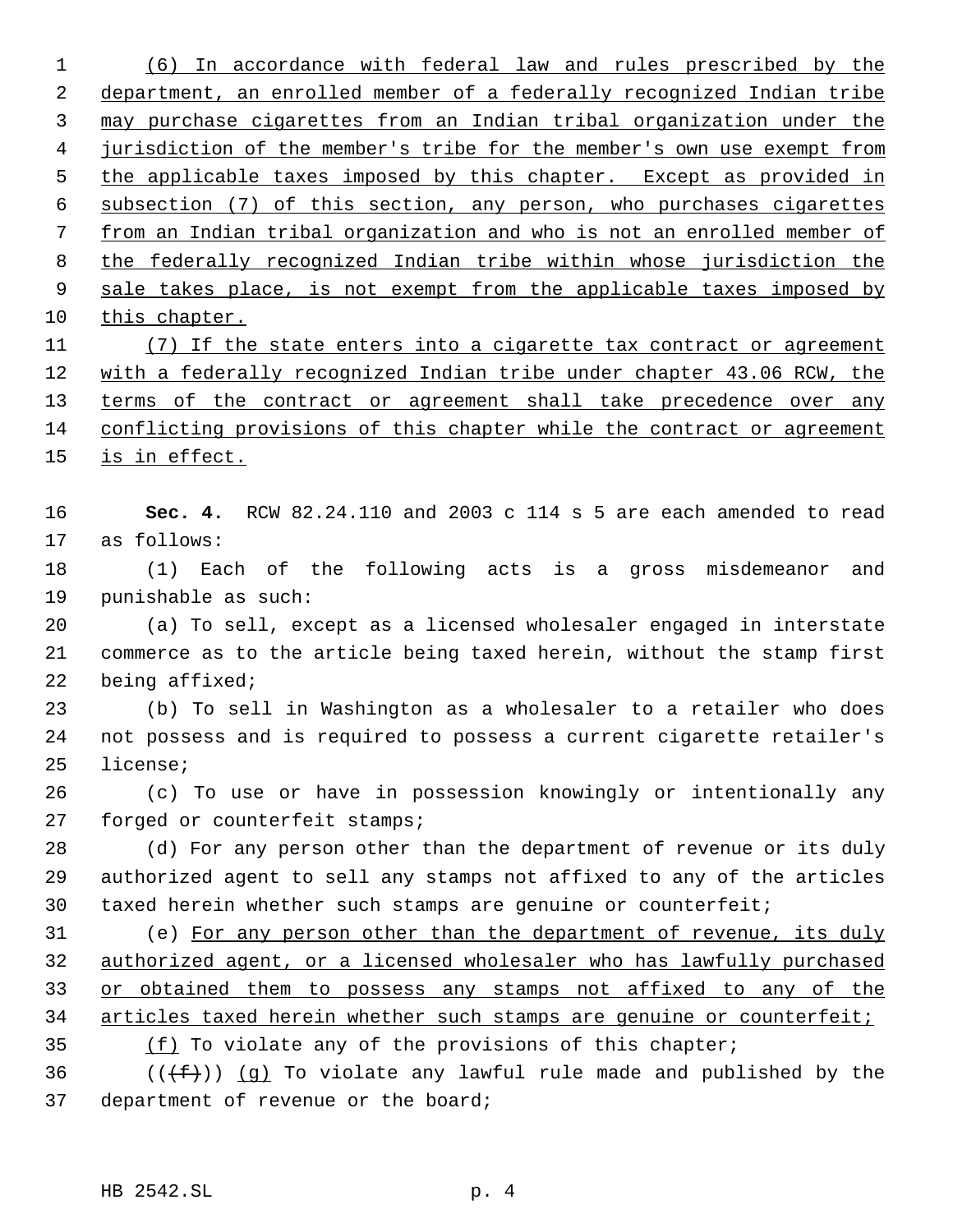1  $((\frac{1}{(g)}))$  (h) To use any stamps more than once;

 $((+h))$   $(i)$  To refuse to allow the department of revenue or its duly authorized agent, on demand, to make full inspection of any place of business where any of the articles herein taxed are sold or otherwise hinder or prevent such inspection;

6 ( $(\frac{1}{i})$ ) (j) For any retailer to have in possession in any place of business any of the articles herein taxed, unless the same have the proper stamps attached;

9 ( $(\{\dagger\})$ ) (k) For any person to make, use, or present or exhibit to the department of revenue or its duly authorized agent, any invoice for any of the articles herein taxed which bears an untrue date or falsely 12 states the nature or quantity of the goods therein invoiced;

13 ( $(\frac{1}{k})$ ) (1) For any wholesaler or retailer or his or her agents or employees to fail to produce on demand of the department of revenue all invoices of all the articles herein taxed or stamps bought by him or her or received in his or her place of business within five years prior to such demand unless he or she can show by satisfactory proof that the nonproduction of the invoices was due to causes beyond his or her control;

20 ( $(\{\pm\})$ )  $(m)$  For any person to receive in this state any shipment of any of the articles taxed herein, when the same are not stamped, for the purpose of avoiding payment of tax. It is presumed that persons other than dealers who purchase or receive shipments of unstamped cigarettes do so to avoid payment of the tax imposed herein;

 $((+m))$   $(n)$  For any person to possess or transport in this state a 26 quantity of ((sixty)) ten thousand cigarettes or less unless the proper stamps required by this chapter have been affixed or unless: (i) Notice of the possession or transportation has been given as required by RCW 82.24.250; (ii) the person transporting the cigarettes has in actual possession invoices or delivery tickets which show the true name and address of the consignor or seller, the true name and address of the consignee or purchaser, and the quantity and brands of the cigarettes so transported; and (iii) the cigarettes are consigned to or purchased by any person in this state who is authorized by this chapter to possess unstamped cigarettes in this state;

36 ( $(\overline{(n)})$  (o) For any person to possess or receive in this state a quantity of ten thousand cigarettes or less unless the proper stamps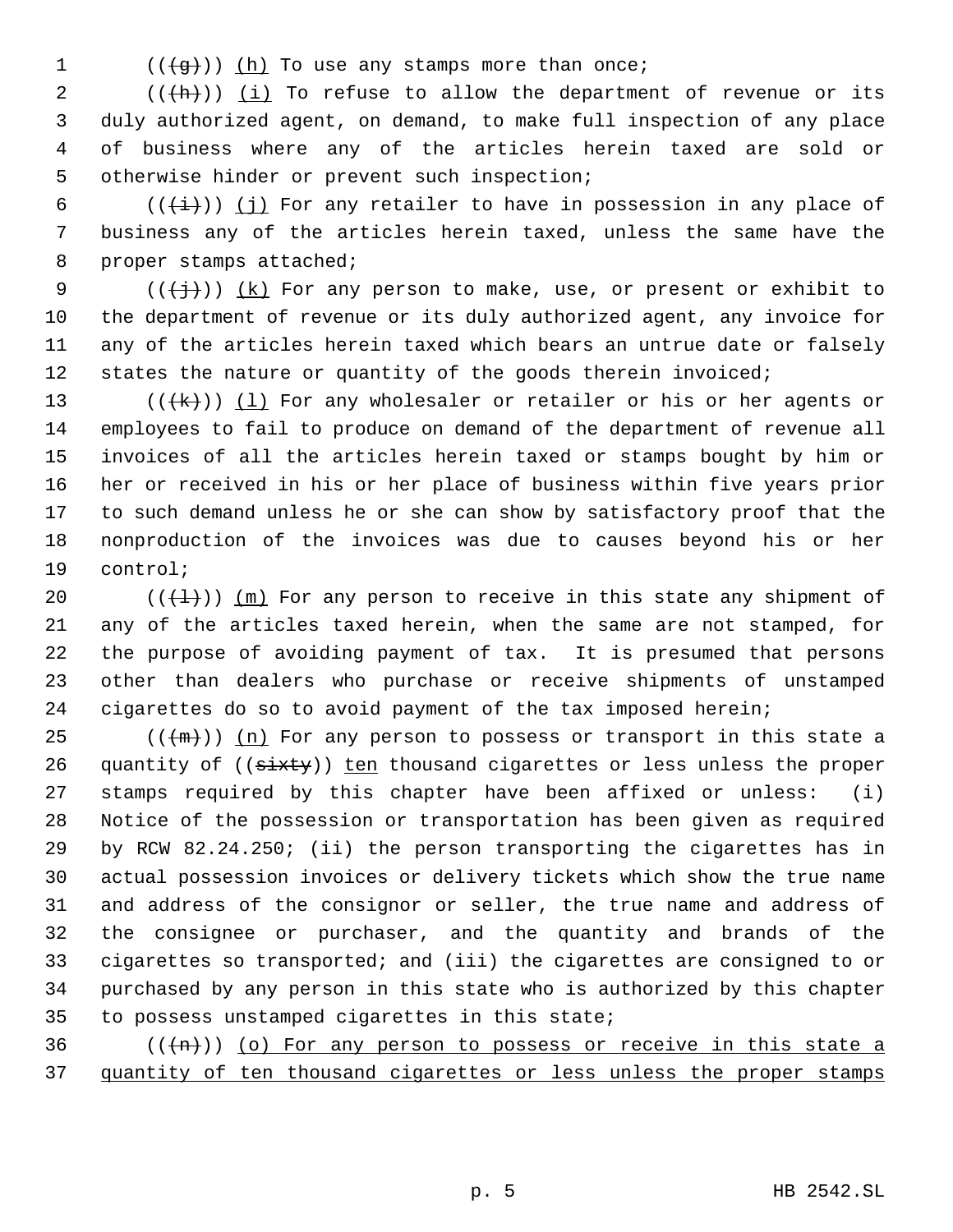1 required by this chapter have been affixed or unless the person is 2 authorized by this chapter to possess unstamped cigarettes in this 3 state and is in compliance with the requirements of this chapter; and

 (p) To possess, sell, distribute, purchase, receive, ship, or transport within this state any container or package of cigarettes that does not comply with this chapter.

 (2) It is unlawful for any person knowingly or intentionally to 8 possess or to:

9 (a) Transport in this state a quantity in excess of ((sixty)) ten thousand cigarettes unless the proper stamps required by this chapter 11 are affixed thereto or unless:  $((+a))$   $(i)$  Proper notice as required 12 by RCW 82.24.250 has been given;  $((+b))$   $(ii)$  the person transporting the cigarettes actually possesses invoices or delivery tickets showing the true name and address of the consignor or seller, the true name and address of the consignee or purchaser, and the quantity and brands of 16 the cigarettes so transported; and  $((e+))$  (iii) the cigarettes are consigned to or purchased by a person in this state who is authorized 18 by this chapter to possess unstamped cigarettes in this state; or

 (b) Receive in this state a quantity in excess of ten thousand 20 cigarettes unless the proper stamps required by this chapter are affixed thereto or unless the person is authorized by this chapter to possess unstamped cigarettes in this state and is in compliance with this chapter.

24 Violation of this ((section)) subsection (2) shall be punished as a class C felony under Title 9A RCW.

 (3) All agents, employees, and others who aid, abet, or otherwise participate in any way in the violation of the provisions of this chapter or in any of the offenses described in this chapter shall be guilty and punishable as principals, to the same extent as any wholesaler or retailer or any other person violating this chapter.

 (4) For purposes of this section, "person authorized by this chapter to possess unstamped cigarettes in this state" has the same meaning as in RCW 82.24.250.

 **Sec. 5.** RCW 82.24.250 and 2003 c 114 s 8 are each amended to read as follows:

 (1) No person other than: (a) A licensed wholesaler in the wholesaler's own vehicle; or (b) a person who has given notice to the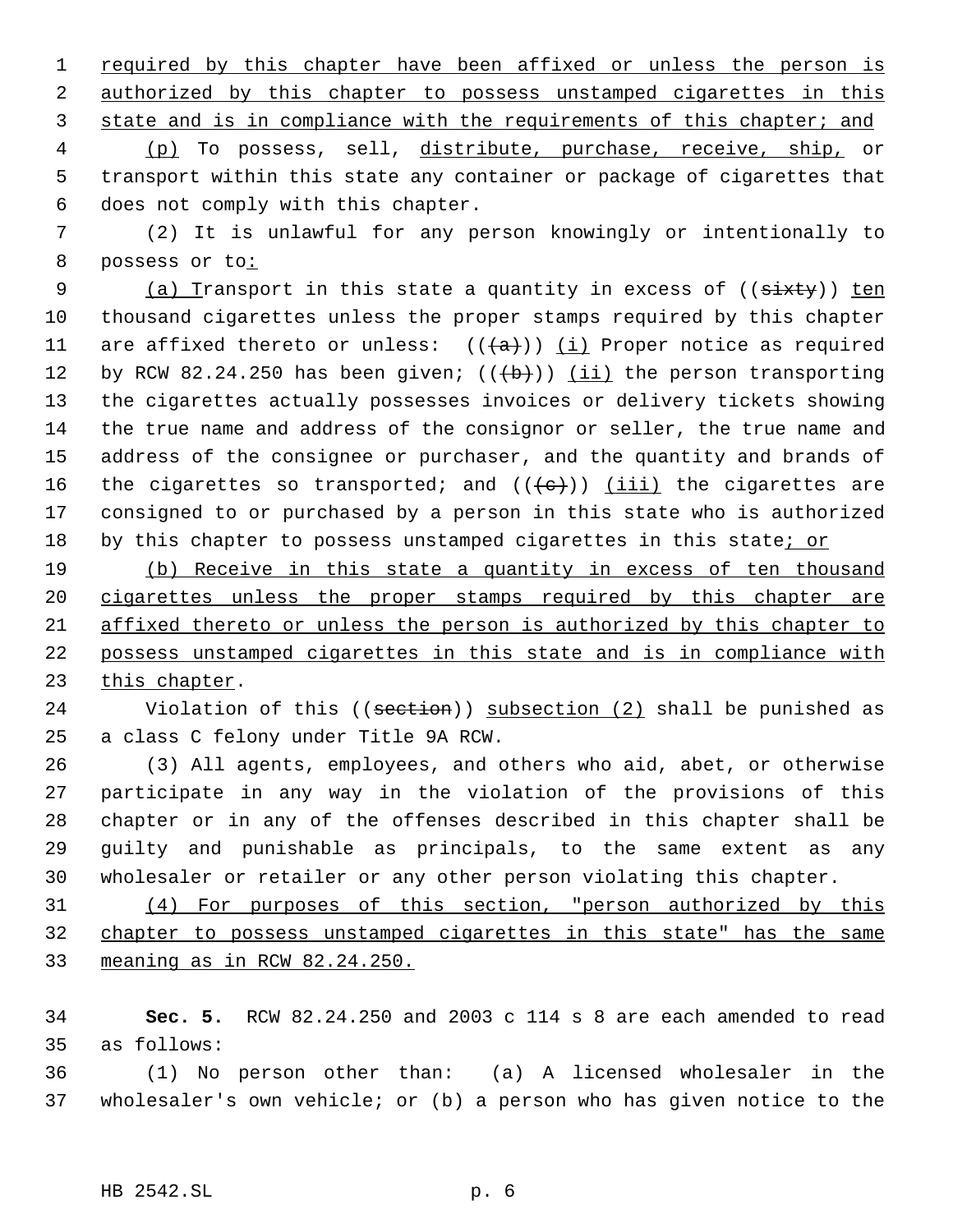board in advance of the commencement of transportation shall transport or cause to be transported in this state cigarettes not having the stamps affixed to the packages or containers.

 (2) When transporting unstamped cigarettes, such persons shall have in their actual possession or cause to have in the actual possession of those persons transporting such cigarettes on their behalf invoices or delivery tickets for such cigarettes, which shall show the true name and address of the consignor or seller, the true name and address of the consignee or purchaser, and the quantity and brands of the cigarettes so transported.

11 (3) If ((the)) unstamped cigarettes are consigned to or purchased by any person in this state such purchaser or consignee must be a person who is authorized by this chapter to possess unstamped cigarettes in this state.

 (4) In the absence of the notice of transportation required by this section or in the absence of such invoices or delivery tickets, or, if the name or address of the consignee or purchaser is falsified or if the purchaser or consignee is not a person authorized by this chapter to possess unstamped cigarettes, the cigarettes so transported shall be deemed contraband subject to seizure and sale under the provisions of RCW 82.24.130.

 (5) Transportation of cigarettes from a point outside this state to a point in some other state will not be considered a violation of this section provided that the person so transporting such cigarettes has in his possession adequate invoices or delivery tickets which give the true name and address of such out-of-state seller or consignor and such out-of-state purchaser or consignee.

 (6) In any case where the department or its duly authorized agent, or any peace officer of the state, has knowledge or reasonable grounds to believe that any vehicle is transporting cigarettes in violation of this section, the department, such agent, or such police officer, is authorized to stop such vehicle and to inspect the same for contraband cigarettes.

 (7) For purposes of this section, the term "person authorized by 35 this chapter to possess unstamped cigarettes in this state" means:

(a) A wholesaler, licensed under Washington state law;

37 (b) The United States or an agency thereof; ((and))